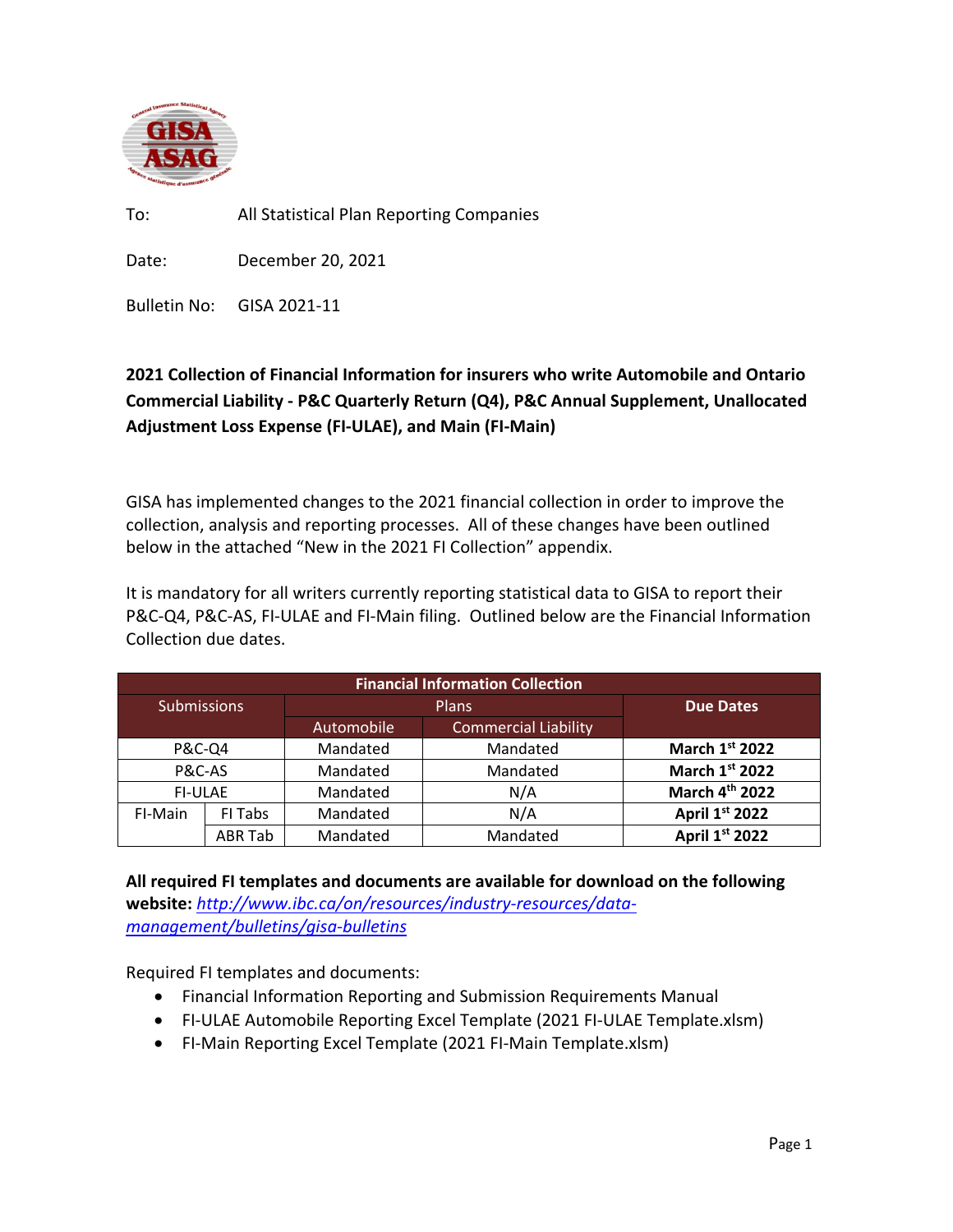Please note that P&C Returns must be collected and submitted ahead of the FI-Main filing and all submissions must be submitted to the GISA portal, [http://portal.ibc.ca/.](http://portal.ibc.ca/)

If you have any questions, kindly contact GISA's service provider, IBC, at [FI@IBC.CA.](mailto:FI@IBC.CA)

General Insurance Statistical Agency